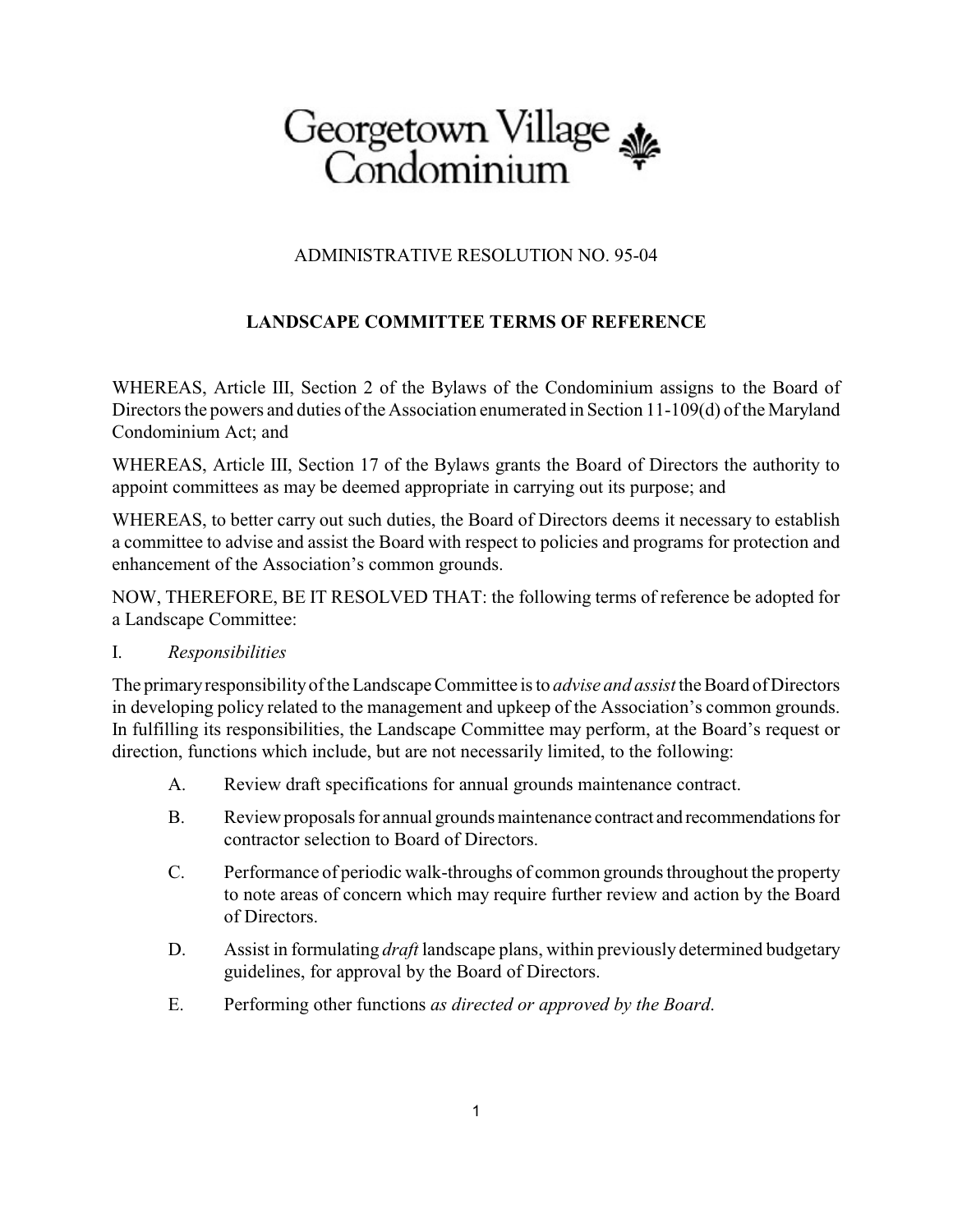### II. *Organization*

- A. Membership: Members of the committee may be unit owners or residents, appointed by the Board. Prospective voting members shall attend at least two consecutive meetings. Voting membership is lost after three consecutive, unexcused absences from regular meetings. Total membership shall not exceed ten (10), without approval of the Board.
- B. Chair: The Chair must be a unit owner, and shall be appointed by the President, subject to approval by the entire Board of Directors. The Chair shall serve a one year term. A person designated as Vice President must also be a unit owner.
- C. Vacancies: The Chair serves at the discretion of the President. A committee may vote to recommend to the President the removal of the Chair with or without cause. Vacancies created by removal, death, or by resignation of the Chair, shall be filled by an acting Chair selected by the committee membership until an appointment is made by the Association President.
- D. Secretary: The Chair shall designate a secretary from among the members of the committee, subject to approval of the committee. The secretary shall be responsible for keeping the committee membership roster, recording minutes of all committee meetings and, in general, maintainingwritten documentation on committee decisions and activities.
- E. Board Liaison: The President shall appoint a member of the Board to serve as a member of, and as the Board's liaison to, the committee, and to provide updates of the committee activities, if necessary, beyond the committee's monthly written report.
- III. *Operation*
	- A. Function of the committee shall include the following:
		- 1. assessing conditions and needs in the area of committee responsibility;
		- 2. adopting goals and objectives *for the Board's consideration*; and
		- 3. proposing, *for the Board's consideration*, any further guidelines relating to the committee's area of operation.
	- B. Functions of the Chair include the following:
		- 1. coordinate and supervise the committee activities and meetings to assure that committee responsibilities are met;
		- 2. encourage and support participation by all committee members, and ensure that such persons are kept advised of committee activities;
		- 3. prepare written committee reports for submission to the community association manager, on behalf of the Board, no later than ten (10) days prior to each Board meeting;